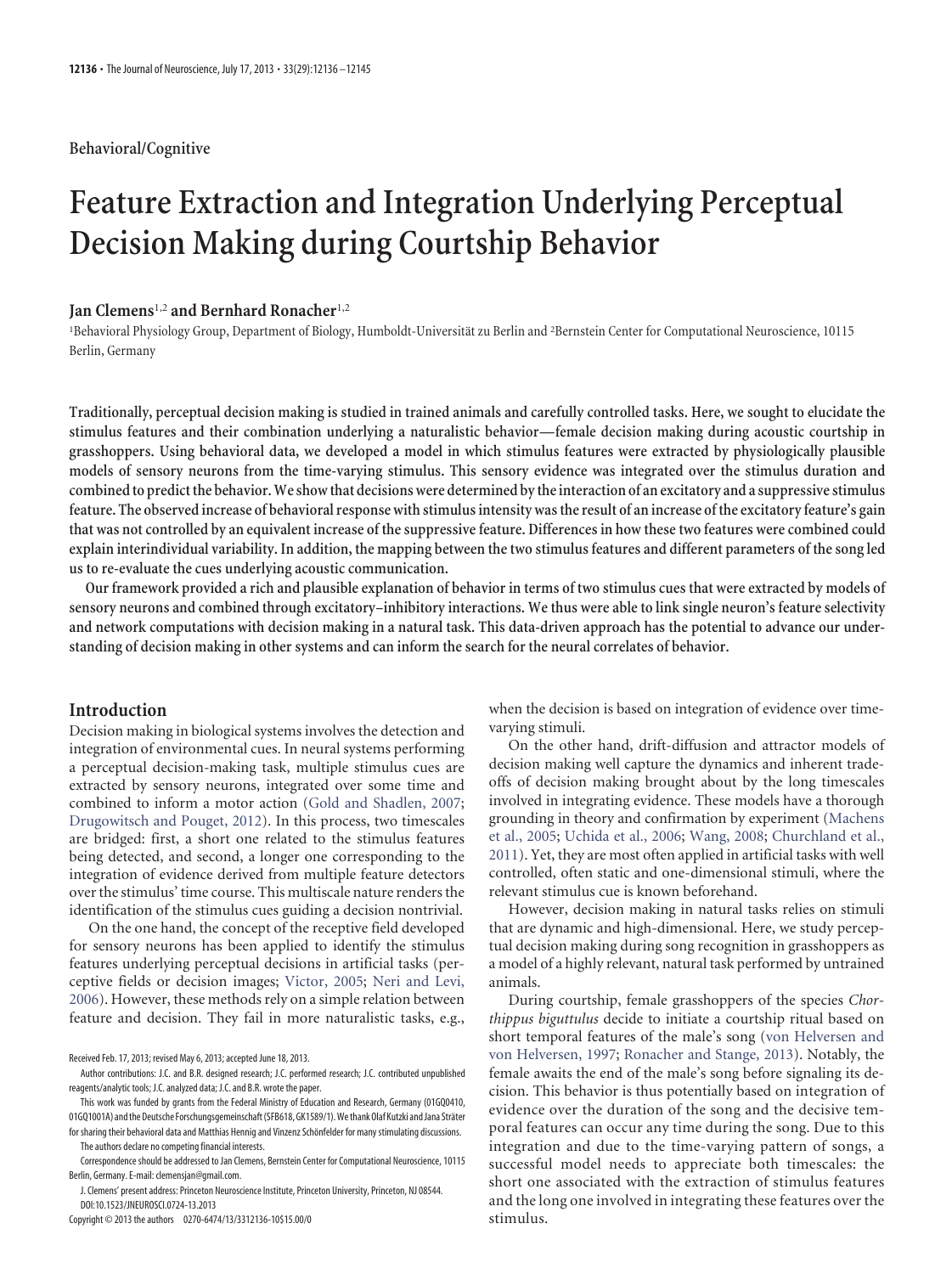We developed a general and physiologically plausible model of a perceptual decision-making system that we fitted to behavioral data. It combined a feature extraction stage—implemented as a bank of linear–nonlinear models—and an integration stage. This model described the transformation from stimulus to behavioral output very well. In addition, it generalized to a novel stimulus set. Its structure shows what cues guided the female's decision to mate, how these cues were extracted from the song, and how they were combined to yield a perceptual decision.

#### **Materials and Methods**

*Structure of the model.* We sought a model that could describe the transformation from the raw stimulus to the behavioral response probability with a simple and neurophysiologically plausible structure, which can be fitted to behavioral data and is compatible with theories of optimal decision making.

Many models conceptualize decision making based on sensory stimuli as a two-stage process. First, momentary evidence is accumulated and second, a decision is made based on this evidence, usually once a certain degree of confidence is reached or when the stimulus is over. Since we applied this framework in a natural task without knowing beforehand which stimulus features would be important, we extended this basic structure with a feature detection stage that extracts the evidence from a time-varying stimulus.

Feature detection was implemented by a bank of up to three linear–nonlinear models. The stimulus  $s(t)$  was linearly filtered  $f_j(t) = \int_{-\infty}^{\infty} s(\tau) h_j(t - \tau) dt$  $\tau$ )  $d\tau$  and subsequently transformed by a sigmoidal nonlinearity  $g_j(t) = 1/(1 + \exp(-a_j f_j(t) + b_j))$ . The linear filter constituted the temporal stimulus feature driving decisions. Linear–nonlinear models are physiologically plausible and were successfully used to describe the input– output function of sensory neurons in many sensory systems [\(Fairhall et al., 2006;](#page-8-3) [Clemens et al., 2012\)](#page-8-4).

The sensory evidence provided by each feature detector was integrated to a feature value. We implemented this step via a perfect integrator  $v_j = 1/T \int_0^T g_j(t)$ . This was proposed by theories of optimal decision making [\(Beck et al., 2008\)](#page-8-5) and is backed by the finding that neurons in cortex can act as perfect integrators [\(Churchland et al., 2011\)](#page-8-2).

Finally, the evidence provided by each feature detector and encoded in the feature values was linearly combined to yield a behavioral response value [\(Gold and Shadlen, 2007;](#page-8-0) [Haefner et al., 2013\)](#page-8-6). In Bayes-optimal decision making these weights are proportional to the reliability of each cue [\(Drugowitsch and Pouget, 2012\)](#page-8-1). This stage can be implemented in a network with excitatory and inhibitory synapses [\(Poirazi et al., 2003\)](#page-9-7).

*Fitting the model.* Often, perceptual decision making is studied in trained tasks where the relevant cues are predetermined by the experimenter. In cases where the stimulus cues are not known beforehand, methods related to the receptive field from neurophysiology have been successfully applied to identify the stimulus features underlying a perceptual decision [\(Victor, 2005;](#page-9-0) [Neri and Levi, 2006\)](#page-9-1). These methods rely on a tight spatial or temporal correlation between the stimulus feature and the decision. However, the integration step in our model destroys this temporal correlation.

We fitted the model using a genetic algorithm, a class of swarm optimization methods that is inspired by biological evolution [\(Mitchell,](#page-9-8) [1998\)](#page-9-8): A population of solutions was randomly initialized. Then, the fitness of each individual solution was evaluated using a goodness-of-fit measure between the predicted and the measured behavioral response. Individual solutions were propagated to the next generation based on their fitness. This way, the best solutions had a higher chance to survive. Variability was introduced to each individual solution through random mutations or recombination of existing solutions. Thereby, good solutions were modified to eventually produce better solutions. This evaluation–selection–mutation cycle was repeated until an optimal solution was found.

This way, the shapes of the filters and the parameters of the nonlinearity were optimized. The weights for combining different feature values were found by linear regression to the behavioral data in the training set. Filters  $f_i$  were represented as a weighted sum of up to 16 raised-cosine basis functions covering a duration of 64 ms [\(Pillow et al., 2008\)](#page-9-9). This sped up training time by reducing stimulus dimensionality and enforced smooth filters. Filters with different durations (see [Fig. 1](#page-2-0)*b*) were created by varying the number of basis functions, e.g., the shortest filter (8 ms) consisted of a single component and was therefore constrained to be unimodal. The longest filter (64 ms) was built from 16 components. The envelopes of the full ensemble of stimuli in each dataset were normalized to have zero-mean and unit-variance.

*Quantification of model performance.* We estimated model performance using leave-one-out cross-validation. Generally, cross-validation estimates how well a model predicts novel data not used for fitting (Schönfelder and Wichmann, 2012). This is achieved by dividing the dataset into a training and a test set. In our case the model was trained on 89 of the 90 stimuli. We then calculated the model output for the stimulus left out during training. We repeated this such that each stimulus was used once for testing. Performance was quantified using Pearson's coefficient of correlation *r* <sup>2</sup> between the experimental data and the test prediction.

Cross-validation yielded a large set of structurally similar models. To facilitate description of the model structure, we chose to analyze a model trained on the full dataset. This non-cross-validated model exhibited a performance and structure similar to that found with cross-validation: the cross-validated model explained 87% of the variance in the data, the model trained on the full dataset 91%. This 4% gain in performance was evenly distributed across all stimuli, leading to a negligible 0.04% increase per stimulus. Also, the filters of the models fit both ways were highly similar—the median correlation between filters of the full-fits and those of individual cross-validations was 0.98 and 0.87. Due to this similarity in structure and performance, all the conclusions drawn from the model fitted to the full dataset are valid for the cross-validated models.

*Reproducibility of filter shapes across runs.* Since the genetic algorithm is a stochastic fitting algorithm, we ensured that the filter shapes were reproducible across different runs. However, this was complicated by two facts: first, the ordering of the filters (filter 1, 2, or 3) was arbitrary, and second, the filter shape was only determined up to a global phase shift due to the integration step in the model. We overcame this problem by using filters obtained from fits to the full datasets as templates. For each run, we computed the cross-correlation function (CCF) between each template filter and each of the fitted filters. The peak value of the CCFs indicated the similarity between each filter and each template. We then assigned each filter based on the similarity to the templates. To align the assigned filters, we used the time lag at which the peak correlation occurred. Finally, we calculated the mean aligned filter over all crossvalidation runs and computed the correlation coefficient between this mean and each individual aligned filter. The median correlation was then taken as a measure of filter reproducibility.

*Behavioral experiments.* A female grasshopper of the species *C. biguttulus* was placed in a soundproof chamber. Playback of signals and the recording and detection of female response songs was controlled by a computer. All signals in a set were presented 18 times, in randomized order. The probability of the female to respond to the presented stimulus was taken as the behavioral response value for a particular stimulus. This measure was normalized by the response probability to a positive control stimulus interleaved in the normal testing procedure. For further details see [Schmidt et al. \(2008\).](#page-9-11) Since behavioral data of individual animals were noisy, we used the average responses of 33 or 45 females for each stimulus for fitting. Note that the vast majority of animals conformed to that population average, rendering the model fitted to these averaged data representative of the behavioral preference predominant in natural populations. Some animals deviated systematically from the population average but remained an exception (see [Fig. 3](#page-5-0)*c*).

*Stimuli.* The stimuli on which the model was trained differed in their pattern of amplitude modulations; the carrier spectrum was identical across all datasets and consisted of band-limited white noise with power between 5 and 40 kHz (sampling rate 100 kHz). The stimulus set consisted of artificial, block-like stimuli constituting a behaviorally very effective abstraction of the natural communication signals of grasshoppers [\(Fig. 1](#page-2-0)*e*).

The song of *C. biguttulus* males consists of a basic subunit: a loud, pulse-like syllable followed by a softer pause. We tested the dependence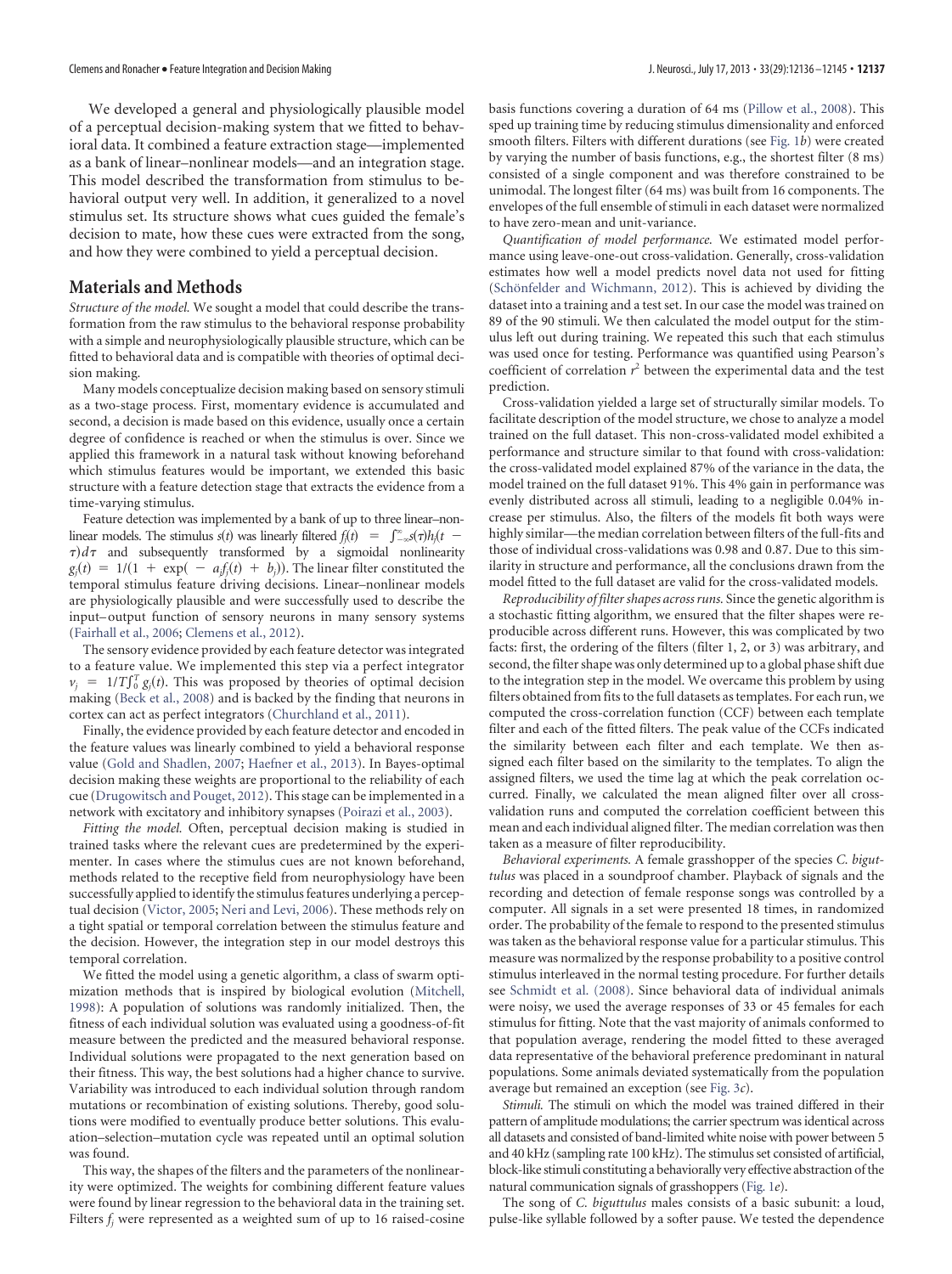

<span id="page-2-0"></span>Figure 1. Structure and performance of the model and structure of stimuli. *a*, Layout of our model of a perceptual decision-making system. *b*, Dependence of cross-validation performance on the number of filters and the duration of the associated filters. The filter duration was set by the number of basis components used to represent the filter shapes, i.e., the shortest filter (8 ms) consisted of a single basis component, the longest filter (64 ms) consisted of 16 basis components.*c*, A transition from unimodal (left: single component, 8 ms) to bimodal filters (right: two components, 11 ms) correlated with a large increase in model performance (performance 0.36 and 0.62, respectively). This suggests that the detection of transients is fundamental to song recognition in grasshoppers. d, Filter shapes were consistent across a wide range of filter durations. Shown are the average filters across cross-validation runs of the two-filter model (first filter: red, left; second filter: green, right) for a range of filter durations. e, Envelope of the calling song of a male C. biguttulus (gray) and its reduction to a block stimulus (black). Annotations indicate the signal parameters, which varied in our stimulus set. *f*, A great variety of naturalistic patterns was created by starting from a simple block-like stimulus and changing the pause duration, the depth of the pause, the height of the onset accentuation, and the intensity of the syllable plateau. Onset and offset were defined relative to plateau intensity.

of female responses on four parameters: pause duration, intensity of the syllable plateau, onset accentuation, and offset [\(Fig. 1](#page-2-0)*f*). Pause duration is given by the gap between adjacent syllables and is a species-specific temporal parameter of male calling songs. Female grasshoppers usually exhibit bandpass tuning for this stimulus feature and prefer the conspecific pause duration [\(von Helversen and von Helversen, 1997\)](#page-9-5). The other parameters (intensity, onset accentuation, and offset) modulate this tuning for pause. Plateau intensity is defined as the average intensity of the syllable calculated from 10 ms after the beginning of a syllable to its end. If not stated otherwise, plateau intensity was 70 dB at the position of the female. Onset accentuations correspond to the difference in amplitude between the loudest point in the first 10 ms of the syllable and the mean amplitude over the remaining plateau of the syllable. The offset is defined as the drop in amplitude from the end of the syllable to the softest point within the pause. Stimuli were presented in two subsets to two different sets of animals.

In the first subset, the tuning for pause duration at different intensities (64, 70, and 76 dB; 8 different pause durations between 4 and 48 ms) and onsets (0, 6, and 12 dB; 8 different pause durations between 0 and 48 ms) was tested  $(N = 34 \text{ animals}).$ 

Another subset tested behavioral responses in a full, 3D parameter space: offset  $(0, -6, -12,$  and  $-\infty$  dB relative to syllable intensity), onset (0, 9, and 18 dB relative to syllable intensity), and pause duration (4, 12, 26, and 38 ms). All possible combinations of parameters yielded 36 different stimuli (3 offsets  $\cdot$  3 onsets  $\cdot$  4 pauses, *N* = 45 animals).

Stimuli with gaps were created by using a signal with optimal syllable pause structure (80 ms syllable, 20 ms pause) and introducing six gaps every 10 ms starting 10 ms after the beginning of the syllable and ending 10 ms before the pause started. Gap duration ranged between 1 and 7 ms. The behavioral data for gap stimuli were taken from [Ronacher and](#page-9-12) [Stumpner \(1988\).](#page-9-12)

## **Results**

The model consisted of three stages: a feature extraction stage, an integration stage, and a decision stage [\(Fig. 1](#page-2-0)*a*). The stimulus—in our case the envelope of the song of male grasshoppers—was processed by a bank of up to three feature detectors, which were implemented as linear–nonlinear models. This class of models is used to describe the transformation performed by sensory neurons and constitutes a neurophysiologically plausible implementation of feature detection [\(Fairhall et al., 2006;](#page-8-3) [Atencio et al.,](#page-8-7) [2008;](#page-8-7) [Geffen et al., 2009;](#page-8-8) [Clemens et al., 2012;](#page-8-4) [Weber et al., 2012\)](#page-9-13). Linear–nonlinear models consist of a linear filter, corresponding to the sensory neuron's preferred temporal feature, and a static nonlinearity, transforming the filtered stimulus to the neural response. The time-varying firing rate of each feature detector is equivalent to the sensory evidence in drift-diffusion type models of decision making. In contrast to standard models of decision making, we derived the structure of each feature detector—the filter and the nonlinearity—and therewith the nature of the sensory evidence directly from behavioral data (see Materials and Methods).

The response of each feature detector was integrated over the full stimulus duration and thereby reduced to a single feature value. Thus, each stimulus was represented by a set of feature values, one for each feature detector. Finally, the feature values from different feature detectors were weighted linearly and summed to predict the response. The model was fitted using a genetic algorithm solely on the basis of the behavioral data without incorporating any prior knowledge as to specific properties of the feature detectors.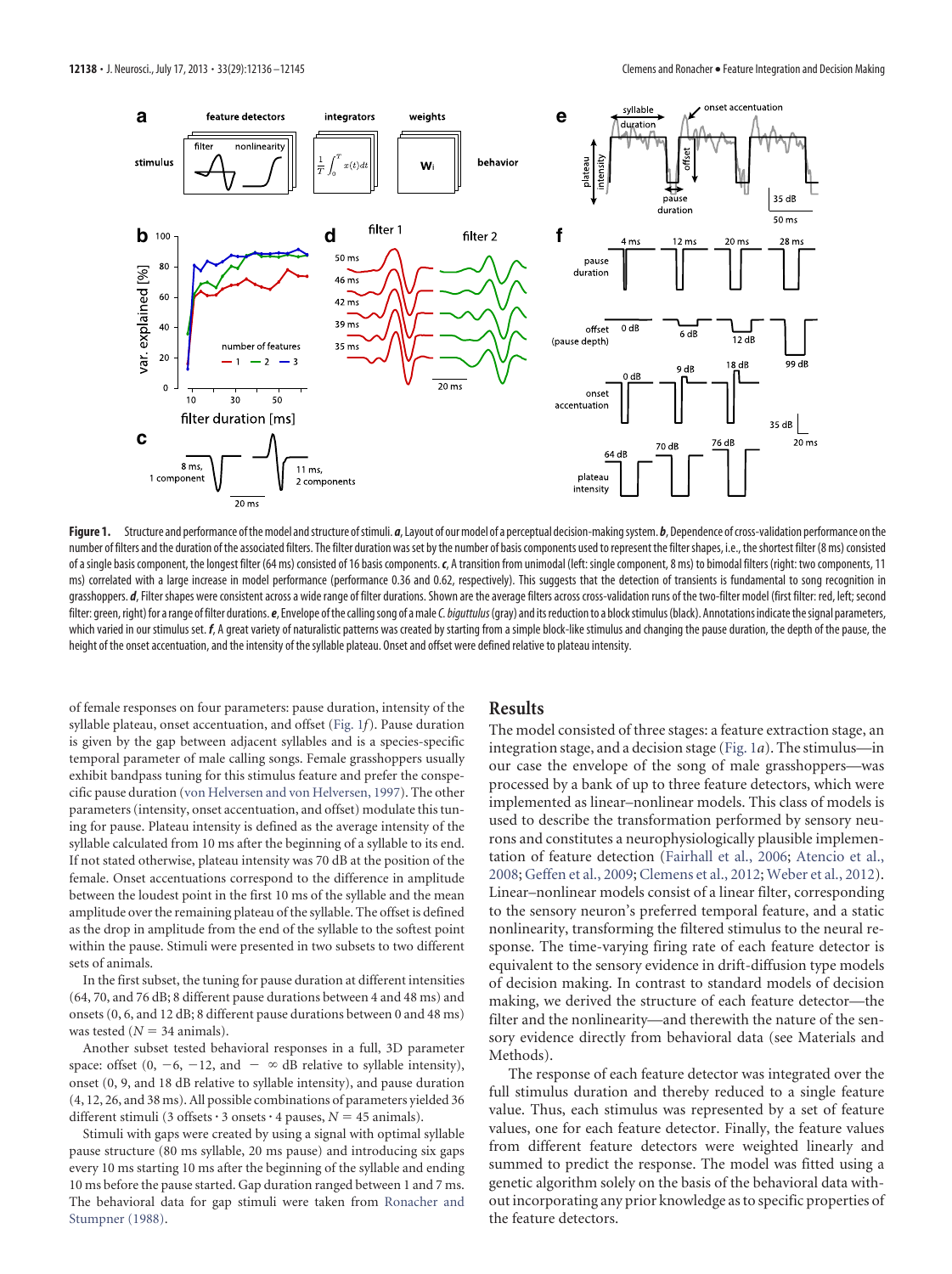#### **The model successfully reproduced behavior**

We fitted the model to data from the song recognition system of the grasshopper *C. biguttulus*. The behavioral response values for 90 songs were measured in playback experiments and correspond to the response probability of female grasshoppers—a quantity that is correlated to the attractiveness of a song and to the reproductive success of a male grasshopper [\(von Helversen and von](#page-9-5) [Helversen, 1997;](#page-9-5) [Klappert and Reinhold, 2003\)](#page-8-9). The calling song of male grasshoppers consists of many repetitions of a basic subunit, a syllable–pause pair. In the experiments, we used artificial, block-like stimuli, which constitute a behaviorally effective abstraction of these natural signals [\(Fig. 1](#page-2-0)*e*,*f*; [von Helversen and von](#page-9-5) [Helversen, 1997\)](#page-9-5). While the duration of the syllable was the same for all stimuli (80 ms), the duration of the pause ranged from 4 to 48 ms [\(Fig. 1](#page-2-0)*f*). In addition, we also varied the intensity of the syllable plateau and, relative to the plateau intensity, the accentuation at the beginning of the syllable and the offset at the end of the syllable (see Materials and Methods for a definition of these terms).

#### **Two feature detectors maximized model performance**

To determine the number of feature detectors and the duration of the associated filters necessary to explain behavior we assessed the performance of models with up to three feature detectors and filter durations between 6 and 64 ms using a cross-validation procedure. We varied the filter duration by altering the number of basis elements used for constructing the filters. The shortest filters (8 ms) consisted of a single basis element only and were therefore constrained to be unimodal and purely integrating. The next longest filters (11 ms) were built from two basis elements and had a bimodal, differentiating shape. Interestingly, this coincided with a large (up to 60%) increase in model performance despite an only modest increase in filter duration [\(Fig. 1](#page-2-0)*b*,*c*). This suggests that the derivative-like shape of these filters captured an essential aspect of feature extraction–the detection of transients. Further extending the filter duration increased performance for two-filter models by another 30%, but had a weaker impact on one- or three-filter models (19 and 11% performance increase, respectively). One-filter models of most durations performed worse than two- or three-filter models, while the two-filter models approached the performance of three-filter models ( $r^2 \approx$ 0.88) for filters longer than 32 ms.

Remarkably, three-filter models exhibited near-optimal performance even for very short filters ( $r^2$  = 0.81 at a duration of 11 ms). However, the filter shapes were not reproducible across different cross-validation fits (on average 0.36 reproducibility for three filters, each with two components). Two-filter models reached the high performance of three-filter models for filters longer than 32 ms and exhibited highly reproducible filters across all cross-validation fits (e.g., 0.95 and 0.76 reproducibility for each filter at a duration of 48 ms). Also, the general features of both filters' shapes were preserved across a range of durations (35–50 ms; [Fig. 1](#page-2-0)*d*). This high reproducibility, across individual cross-validation runs and across a wide range of filter durations, indicates that the structure of these models describes relevant aspects of the behavioral preference in grasshoppers. In the following, we therefore described the structure and computational properties of a two-filter model (48 ms duration).

Using a cross-validation scheme we have shown that the model performed well on stimuli that were not used for training. However, these test stimuli contained stimulus features that were in the training set. We next tested whether the fitted model can generalize to predict behavior for a new set of stimuli containing a feature, which was not present in the training data.

One stimulus feature known to be important in guiding song recognition is gap duration [\(Stumpner and Ronacher, 1994\)](#page-9-14). Natural songs of intact conspecific males exhibit relatively smooth syllable plateaus [\(Fig. 1](#page-2-0)*e*). In contrast, injured males as well as males of other species produce songs with deep and short gaps in the syllable plateau. Songs containing such gaps are rejected by *C. biguttulus* females [\(von Helversen, 1972;](#page-9-15) [Kriegbaum,](#page-9-16) [1989;](#page-9-16) [von Helversen and von Helversen, 1997\)](#page-9-5). We tested the model trained on smooth block-like syllables with stimuli containing gappy syllables and found that it reproduced this rejection of gaps longer than 3 ms very well (see Fig.  $4a$ ;  $r^2 = 0.95$ ). Although gaps are mainly characterized by onsets and offsets, their position within the syllable plateau and their large number renders this feature different from ordinary pauses. The faithful reproduction of the rejection of gaps thus suggests that our model reflected important features of song recognition in grasshoppers.

#### **The model structure revealed the computational principles underlying song recognition in grasshoppers**

Having established that our framework predicted female decisions very well and that it successfully generalized to predict responses to a novel stimulus feature, we next analyzed the model to reveal the song features constituting the cues that guided female decisions and to determine how these cues were combined. To that end, we describe the structure of a two-filter model with 48 ms long filters and show by which computations it reproduced the behavioral tuning.

#### **The feature detectors were offset detectors**

The filters for the two feature detectors were relatively similar. The first consisted of a positive lobe followed by a negative one [\(Fig. 2](#page-4-0)*a*, red). The second feature's filter exhibited an additional positive lobe [\(Fig. 2](#page-4-0)*a*, green). Both filters responded best to offsets, that is, a decrease in amplitude [\(Fig. 2](#page-4-0)*b*, red and green respectively, downward-pointing arrows). The second filter responded less to the accentuated onset [\(Fig. 2](#page-4-0)*b*, second, downward-pointing arrow) than the first filter. Onsets yielded strongly negative outputs [\(Fig. 2](#page-4-0)*b*, upward-pointing arrows). Note that the responses of both filters were shifted in time with respect to each other. This was due to the downstroke in the first filter appearing later than the downstroke in the second filter [\(Fig. 2](#page-4-0)*a*, red and green arrows). However, due to the integration step the resulting translation of the output did not affect the feature values. To facilitate comparison of the output of both filters we compensated for this shift in all other figures.

#### **The feature detectors produced binary-like responses**

The output of both filters exhibited a sparse distribution, with most values around zero [\(Fig. 2](#page-4-0)*c*, gray shaded area) and a long tail of positive values. This was mainly due to the fact that the filters responded strongly only to transients in the stimulus and most of our stimuli, e.g., those without an onset accentuation, exhibited only few transients. The nonlinearities associated with both filters were very steep, performing a threshold-and-compress operation on the output of each filter, letting pass only the positive tails of the distribution of filter outputs [\(Fig. 2](#page-4-0)*c*). Accordingly, the output of the nonlinearities was almost binary: zero for subthreshold filter values and one for superthreshold filter values [\(Fig. 2](#page-4-0)*d*).

Integrating the filtered and thresholded stimulus over time yielded feature values (referred to as  $f_1$  and  $f_2$  in [Fig. 2\)](#page-4-0). Those of the first feature detector correlated strongly with the behavioral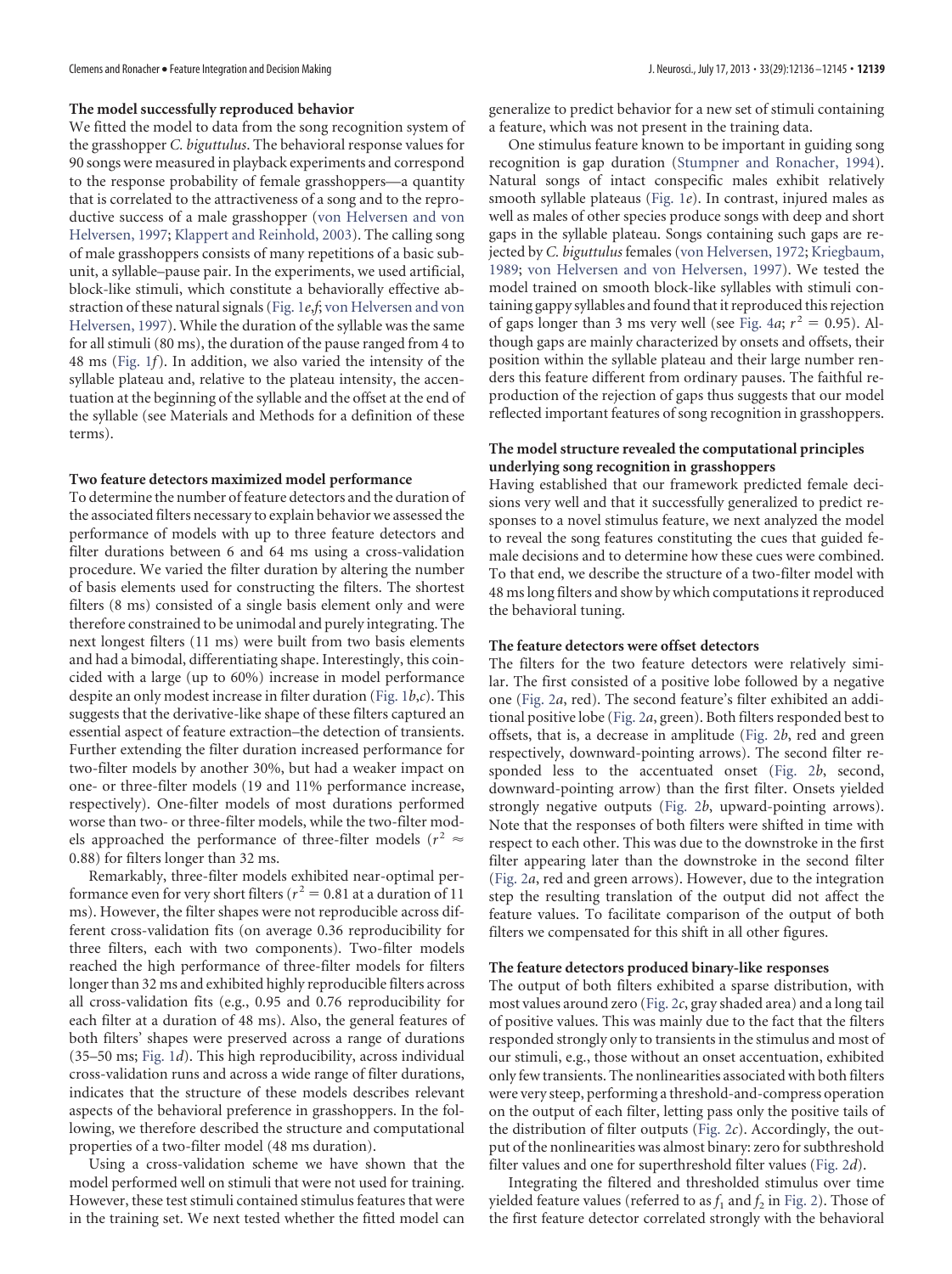

<span id="page-4-0"></span>Figure 2. Two-filter model for block-like stimuli. *a*, Filters for both feature detectors (red and green, respectively, duration 48 ms). Colored arrows mark the time at which a downstroke in the stimulus is detected, which determines the response phase of the filter. Black arrow indicates the moment of the predicted response relative to the filter. *b*, Example stimulus and response (top, black, pause duration 12 ms, onset 12 dB, offset 18 dB). The horizontal black line marks 0 dB. Red and green traces show the stimulus filtered by filter 1 and 2, respectively. The responses corresponding to onsets and offsets in the stimulus (downward and upward arrows, respectively) are indicated by similar arrows in the filtered stimulus. Note that the responses of the second filter (green) were delayed relative to those of the first filter as the downstrokes (colored arrows in *a*) occurred at different phases during each filter. For analysis, the whole stimulus set was normalized to zero mean and unit variance. c, Nonlinearity of the first (top) and second (bottom) feature detector, transforming the output of the filter. Gray areas show distribution of output values of the filters. d, The filtered stimulus after applying the nonlinearity. The step-like nonlinearity created pulse-like outputs. Numbers right of each trace indicate the feature values, obtained by averaging the filtered and nonlinearly transformed stimulus over time.*e*, *f*, Behavioral responses plotted against feature values (*e*) and predicted responses (*f*) obtained by linear combination of both feature values (regression formula shown in  $\bm{f}, f_1$ , feature value of filter 1;  $f_2$ , feature value of filter 2). Black dots in  $\bm{e}$  and  $\bm{f}$  mark the values for the example stimulus in  $\bm{b}$ .  $r^2$  values show the co correlation between the behavior and the feature values (*e*) or the predicted response (*f*).

responses ( $r^2$  = 0.58; [Fig. 2e](#page-4-0) top). Interestingly, the feature values of the second feature did not correlate at all with behavior ( $r^2$  = 0.00; [Fig. 2](#page-4-0)*e*, bottom). However, this second feature substantially contributed to model performance, as the linear combination of both filters yielded high correlation values with behavior ( $r^2$  = 0.87; [Fig. 2](#page-4-0)*f*).

## **The female decision was the outcome of an excitatory and a suppressive feature**

As a last step in the model, weighting and adding both feature values predicted the behavioral response. The weights determined how each feature influenced behavior. While the first feature had a positive weight of 3.84, the second feature exhibited a negative weight of  $-1.54$ . The bias term was comparatively small  $(-0.04)$ . As feature values were positive due to the nonlinearity, the first feature encoded stimulus properties increasing responses while the second feature represented stimulus properties decreasing responses. We therefore termed the first feature "excitatory" and the second feature "suppressive." This computation of the decision could be implemented by the interaction of excitatory and inhibitory neurons in a small network.

Thus, behavior was the outcome of combining an excitatory and a suppressive cue. These cues were extracted from the song by offset detectors whose output was thresholded and integrated.

#### **How the model reproduced behavioral preference**

To better understand the role of the excitatory and suppressive cues we next examined how their differential tuning for stimulus parameters reproduced behavior.

## **The suppressive feature sharpened tuning for pause**

Grasshoppers of the species *C. biguttulus* exhibit bandpass tuning for pause duration, preferring pause durations between 10 and 20

ms at a syllable duration of 80 ms [\(von Helversen and von Hel](#page-9-5)[versen, 1997\)](#page-9-5). Very short, as well as very long pauses rarely elicit responses in the majority of animals. As indicated by the high performance of our model [\(Fig. 1](#page-2-0)*b*), the model very well reproduced this behavior [\(Figs. 3](#page-5-0)*b*, [4](#page-6-0)*c,d*).

To determine the contribution of the two features in the model to behavioral responses, we quantified their tuning for pause duration [\(Fig. 3](#page-5-0)*a*). Interestingly, the excitatory feature was a high-pass filter for pause duration with a weak bandpass characteristic for pauses longer than  $>$  20 ms, while the suppressive feature was a strict high-pass filter. Thus, suppression was high for long pauses and thereby created the sharp tuning for pause duration with the steep rising and shallower falling flank as seen in the experimental data [\(Fig. 3](#page-5-0)*a*,*b*).

#### **Differences in feature weights can explain interindividual variability**

Since the model was fitted to the average behavioral data of 33 or 45 animals per stimulus, the results shown so far represent the predominant preference functions observed in natural populations of*C. biguttulus*. However, few individuals deviated from the population in interesting ways that our model could shed light on. Some animals exhibited only a slowly falling flank for long pauses; others preferred very long pauses [\(Fig. 3](#page-5-0)*c*). This interindividual variability mapped well to the tuning of the individual features and suggests that different response types might have occurred due to differently weighted features. The behavioral tuning of animals, which exhibited mainly high-pass tuning for pause duration with only a weak bandpass characteristic, was similar to the tuning of the first feature. This suggests little influence (corresponding to a small weight) of the second feature [\(Fig.](#page-5-0) [3](#page-5-0)*a*, green). The tuning of animals preferring long pauses resem-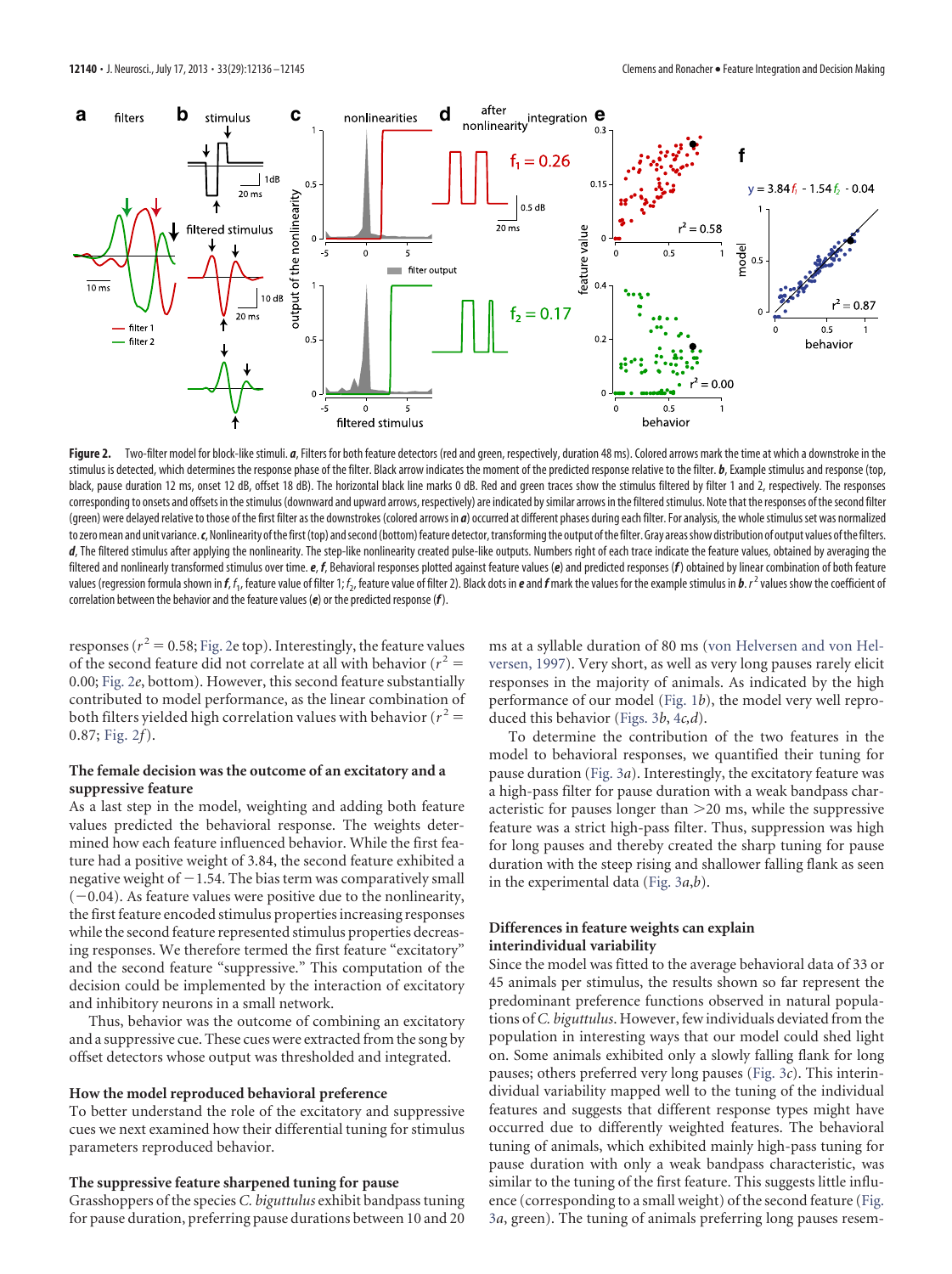

<span id="page-5-0"></span>**Figure 3.** Tuning for pause duration of the feature detectors, the model, and the behavior. *a*, The excitatory feature was a steeply rising, weak bandpass filter for pause duration (red) and the suppressive feature was a high-pass filter with a shallower slope (green). Linear combination of both features yielded asharp bandpass tuning for pause duration (blue). Tuning curves were normalized to range between 0 and 1 to facilitate comparison. *b*, Pause tuning of the model and behavior (blue and black trace, respectively).*c*, Pausetuning in individual grasshoppers exhibited weak bandpasstuning resemblingthat ofthe first feature (top) or monotonously increasing tuning resembling that of the second feature (bottom). The model could reproduce these interindividual variations by changing the relative weights of both features from  $[3.84 - 1.54]$  in the original model to  $[1 0]$  and  $[1 2]$ , respectively (blue traces). *d*, Blockstimuli with 80 mssyllable and 4, 18, or 50 ms pauses.*e*, Stimuli in *d*filtered with the excitatory and the suppressive filter (red and green, respectively; filters shown in [Fig. 2](#page-4-0)a). *f*, Output of the excitatory and suppressive feature detector (red and green, respectively) for the stimuli in *d*. Feature values shown to the right of each output trace.

bled that of the second, suppressive feature. Making the originally suppressive feature excitatory could reproduce this.

## **Relation between the structure and tuning of the feature detectors**

How did the shape of the filters and the nonlinearities determine the tuning of the feature detectors? Both feature detectors responded only weakly to short pauses [\(Fig. 3](#page-5-0)*a*). This minimal pause duration was limited by the width of each filter's lobes (compare [Figs. 3](#page-5-0)*d–f*, left, [Fig. 2](#page-4-0)*a*).

The differential tuning of both features for long pause durations was due to the different filter shapes and was amplified by the integration process. The excitatory filter responded only transiently to the offset at the end of the pulse [\(Fig. 3](#page-5-0)*e*, red). This resulted in a stereotyped response to pause onset and offset for pauses longer than 18 ms [\(Fig. 3](#page-5-0)*f*, red). However, as the number of pause starts and ends per time decreased with increasing pause duration, the feature detector's average activity, its feature value, became smaller for long pauses. This created the weak bandpass tuning for pause duration of the first feature. In contrast, the second filter responded throughout the pause [\(Fig. 3](#page-5-0)*e*,*f*, green). The resulting average feature value was hence proportional to pause duration [\(Fig. 3](#page-5-0)*a*, green).

Thus, while the filter shape governed tuning at short timescales, the integration step was instrumental in shaping the tuning on longer timescales. The bandpass tuning for pause duration was achieved by combining the two features: an excitatory feature represented the rate of pauses and led to the rejection of too short pauses. A suppressive feature encoded the fraction of pauses in the signal and decreased the attractiveness of long pauses.

#### **Rejection of gappy syllables was established by the suppressive feature**

Stimuli with gappy syllables were rejected despite having an optimal pause duration [\(Fig. 4](#page-6-0)*a*) and large values of the excitatory feature [\(Fig. 4](#page-6-0)*b*, red). However, since there were so many gaps per syllable, the suppressive feature assumed relatively large values, even though individual gaps elicited only small responses per gap [\(Fig.](#page-6-0) [4](#page-6-0)*b*, green). This was most obvious for gaps longer than 3 ms, since the suppressive features outgrew the excitatory one, which led to a strong decrease in the predicted response. Thus, the suppressive feature conveyed the rejection of stimuli with gaps longer than 3 ms.

## **The suppressive feature did not act as an intensity gain control**

While the pause duration appears to be an important feature guiding the female decision, the overall intensity of the song can vary considerably depending on the distance between sender and receiver [\(Clem](#page-8-10)[ens et al., 2010\)](#page-8-10). The suppressive feature could act as a simple mechanism for gain control that counteracts any increases of the intensity-related excitatory feature [\(Carandini and Heeger, 2012\)](#page-8-11).

However, although intensity changed the range of preferred pauses only little, louder songs were responded to more strongly in the data as well as in the model [\(Fig. 4](#page-6-0)*c*,*d*). The feature values reveal why that was so: while the value of the excitatory feature increased with intensity, the suppressive feature was only weakly affected by intensity [\(Fig. 4](#page-6-0)*e*,*f*). It could thereby not act as a gain control mechanism by balancing the increase of the excitatory feature with intensity.

# **Large onset accentuations rendered stimuli without pauses attractive**

Pause duration is considered to be the major stimulus parameter underlying species recognition in the *Chorthippus* group. The fact that the preference functions of female grasshoppers are tuned to the pause duration found in conspecific songs strengthens this assumption [\(Fig. 3](#page-5-0)*b*; [von Helversen and von Helversen, 1994\)](#page-9-17). However, two other parameters of the pause, its depth (offset) and the accentuation at the end of the pause (onset), vary considerably within and across species [\(Stumpner and von Helversen, 1992;](#page-9-18) [Balakrishnan et](#page-8-12) [al., 2001;](#page-8-12) [von Helversen et al., 2004\)](#page-9-19). We therefore asked how offset and onset shaped the tuning for pause duration.

Interestingly, onset accentuation and offset influenced pause tuning in a complex and sometimes nonlinear manner [\(Fig. 5](#page-6-1)*d*): the sum of onset and offset needed to exceed 18 dB to elicit strong responses  $>0.5$ , suggesting an additive effect of both stimulus parameters [\(Fig. 5](#page-6-1)*d*, diagonal line). Notably, stimuli with no pauses (0 dB offset) were relatively attractive if the onset accen-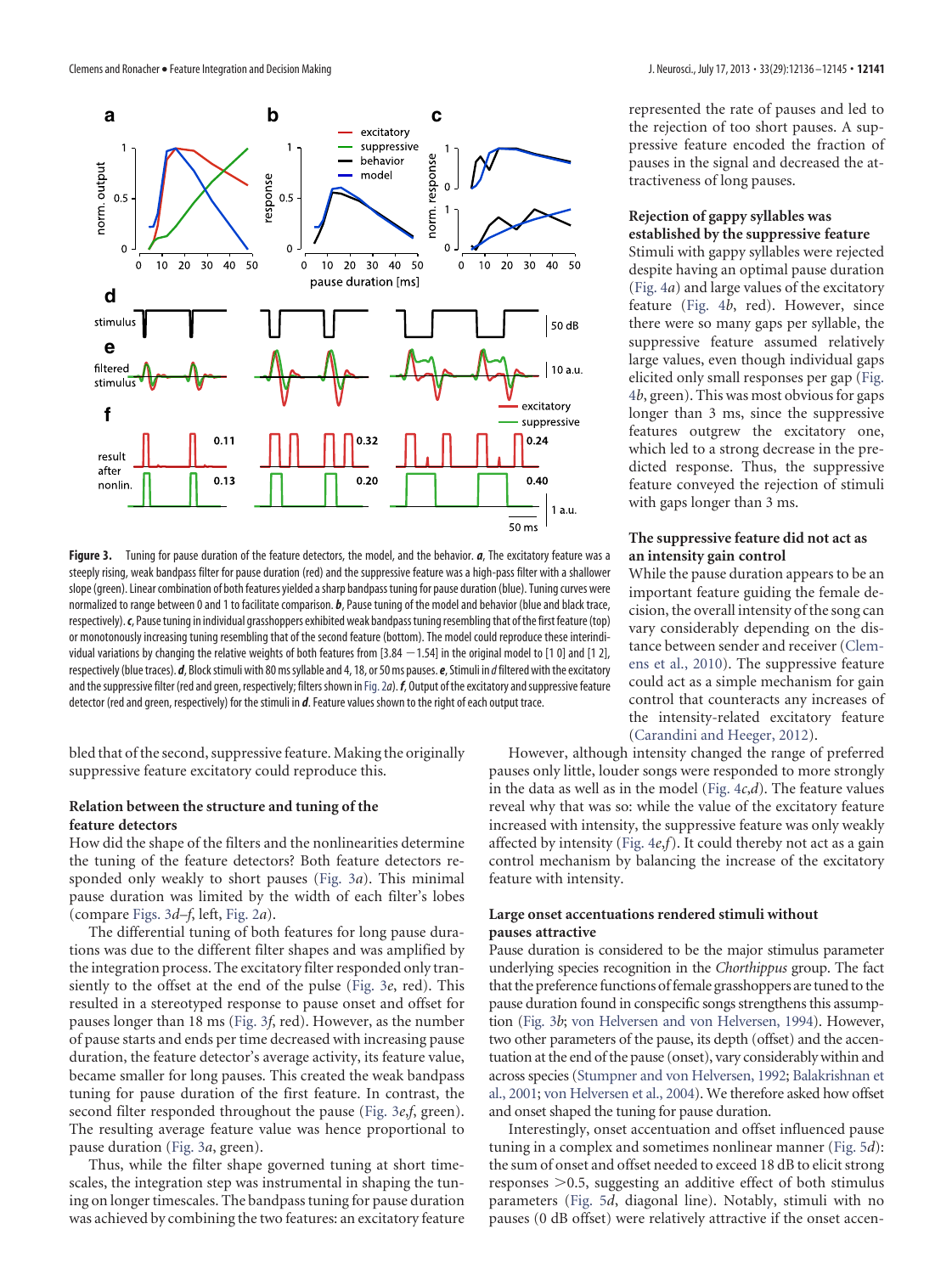

<span id="page-6-0"></span>Figure 4. Tuning for gaps and influence of intensity. *a*, Behavioral response (black) and model prediction (blue). The model reproduced behavior very well (*r*<sup>2</sup> = 0.95) even though the training set contained no stimuli with gaps in the syllable plateau. *b*, Tuning of both features for gap duration. *c*, *d*, Pause tuning for block stimuli without accentuated onsets and with plateau intensities of 64, 70, and 76 dB (see red, orange, and yellow insets for schematic stimuli) in the data (c) and the model (d). e, Dependence of feature values (red and green) on plateau intensity for stimuli with a pause duration of 32 ms and an offset of 99 dB. Shown are the feature's values, scaled by their absolute weight. The excitatory feature (red) increased with intensity, while the suppressive feature (green) was relatively constant. *f*, Predicted and measured response values (blue and black, respectively) for the stimuli used in *e*. Responses increased with intensity.

tuation was strong [\(Fig. 5](#page-6-1)*d*, lower right tile, compare [Balakrishnan et al., 2001\)](#page-8-12).

Why did onset and offset interact additively for optimal pauses? For optimal pauses (12 ms), both onset and offset increased the output of both feature detectors [\(Fig. 5](#page-6-1)*a*,*b*). As both filters responded best to offsets, deeper pauses yielded greater feature values due to the stronger down stroke at the beginning of the pause. Surprisingly, the feature value also increased with onset accentuation. This was counterintuitive as onsets produced negative filter outputs [\(Fig. 2](#page-4-0)*b*, upwardpointing arrows). However, onsets also introduced an additional offset at their end [\(Fig. 2](#page-4-0)*b*, downward-pointing arrows). Due to the nonlinearity having thresholds greater than zero, only the second, positive effect of the additional offset was reflected in the feature value (compare [Fig. 2](#page-4-0)*d*, second response pulse).

Thus, two properties of the model allowed offsets as well as onsets to increase performance: the invariance of the feature values with respect to when an offset occurred during the syllable and the threshold-like nonlinearity.



<span id="page-6-1"></span>**Figure 5.** Impact of onset accentuation and offset on pause tuning. Response values are color coded (see color bars). Columns correspond to the tuning of both features, the model, and the experimental data, respectively. Subtracting the suppressive from the excitatory feature yielded the model response. Different rows correspond to different slices of the same, 3D dataset: *a– d*, Dependence of feature values and behavior on onset and offset at an optimal pause of 12 ms. Stimuli for which the sum of onset and offsets exceeds a certain value are responded to strongly ( $>$ 0.5, black line in *c* and *d*). *e–h*, Onset and offset at a long pause of 26 ms. Large values of the suppressive feature (arrow in *f*) led to reduced responses for large offsets (arrow in *h*). *i–I*, Pause and offset at an onset of 9 dB. At large offsets, tuning of pause duration was narrowest (arrow in *l*) due to large values of the suppressive feature (arrow in *j*).

# **Large offsets sharpen tuning for pause duration**

Remarkably, the influence of a strong offset (99 dB) on attractiveness depended on pause duration [\(Fig. 5,](#page-6-1) compare *d*, *h*). Offset increased responses for optimal pauses (12 ms) and reduced responses for long pauses (26 ms) and accentuated onsets [\(Fig. 5](#page-6-1) *h*, arrow). While this did not alter the preferred pause, it affected the width and height of the tuning curve for pause duration: tuning for pause was widest at 12 dB offset and strongly accentuated onsets; the tuning curve assumed its greatest peak value and sharpest form at 99 dB offset for stimuli with onset accentuation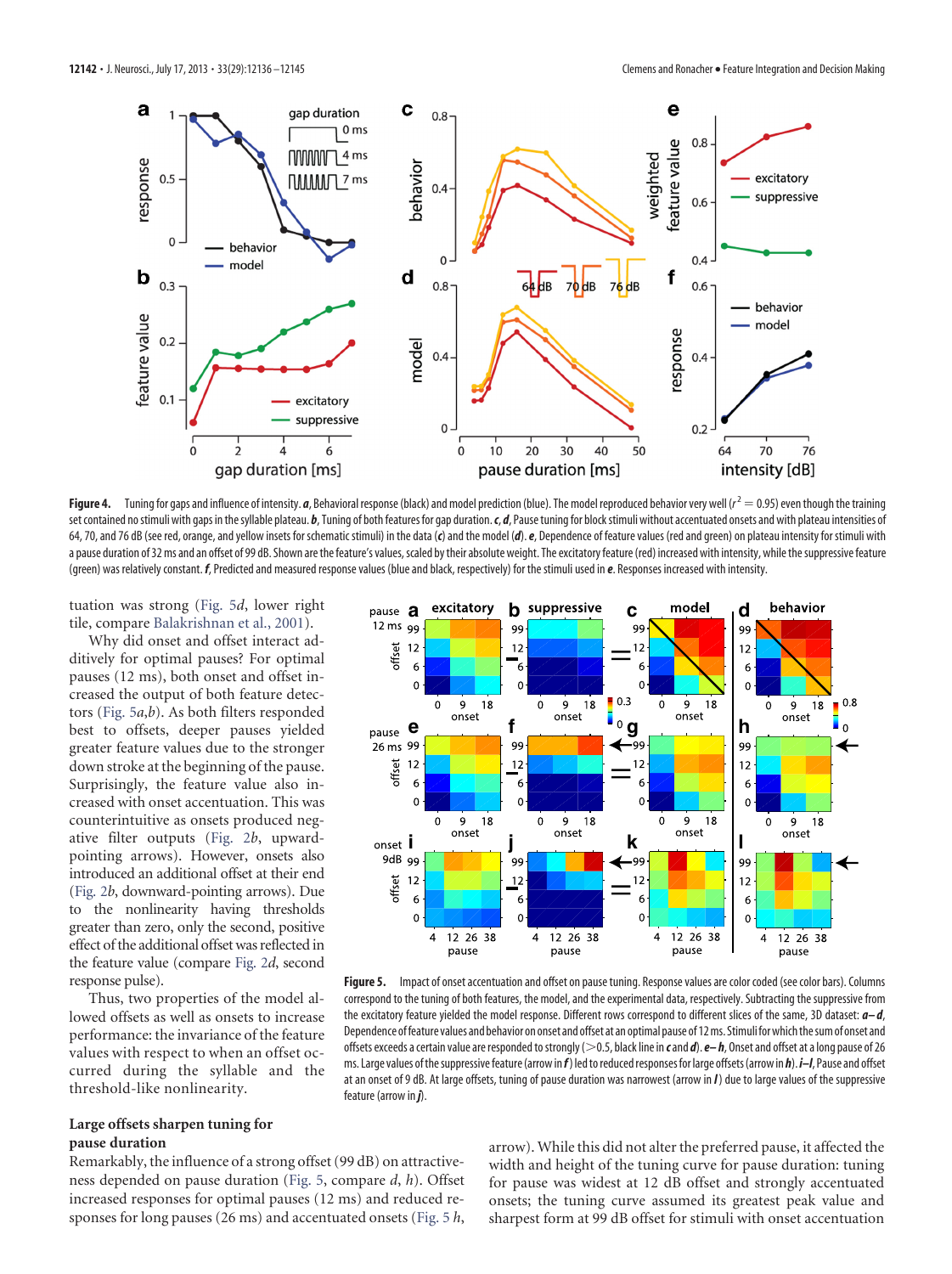[\(Fig. 5](#page-6-1)*l*, arrow). This increase in sharpness was mainly due to the reduction of attractiveness for long pauses. The model reproduced these interactions well [\(Fig. 5](#page-6-1)*g*,*k*).

This sharper tuning for strong offsets was mostly due to the suppressive feature growing faster with offset than the excitatory one, eventually decreasing stimulus attractiveness for large offsets of 99 dB [\(Fig. 5](#page-6-1)*e*,*j* and *f*,*i*, arrows).

#### **Discussion**

We have developed an approach that successfully reproduced female decision making during courtship and generalized to a novel stimulus set [\(Figs. 1,](#page-2-0) [4\)](#page-6-0). The model explained behavior as a combination of an excitatory and a suppressive feature. Although these two features were detected by filters that both corresponded most strongly to offsets in the stimulus, they differed in their tuning for individual stimulus parameters [\(Figs. 2](#page-4-0)*e*, [3](#page-5-0)[–5\)](#page-6-1). This differential tuning explained the effect of intensity [\(Fig. 4\)](#page-6-0) as well as shed light onto the nature of interindividual variability in behavior [\(Fig. 3](#page-5-0)*c*).

#### **Putative neural correlates of the model**

In addition to identifying the features underlying decision our approach also generated a hypothesis of how these features were extracted from the time-varying stimulus. Thus, the linear–nonlinear model can guide the search for neural correlates.

In the grasshopper, third-order auditory neurons have recently been shown to create a specific and diverse representation of grasshopper song [\(Clemens et al., 2011\)](#page-8-13). Interestingly, these neurons are well described by linear–nonlinear models [\(Clemens](#page-8-4) [et al., 2012\)](#page-8-4) and some of them encode aspects of the excitatory and of the suppressive feature underlying song recognition.

The excitatory feature was a high-pass filter for pause duration with a slowly decreasing response for longer pauses [\(Fig. 3](#page-5-0)*a*, red). The onset-inhibited ascending neurons AN3 and AN4 exhibit similar tuning (Römer and Seikowski, 1985; [Krahe et al., 2002\)](#page-9-21). The second, suppressive feature linearly encoded pause duration [\(Fig. 3](#page-5-0)*a*, green). Such tuning is displayed by the ascending neuron AN12 [\(Creutzig et al., 2009\)](#page-8-14). While AN12 's role as an encoder of pause duration was appreciated previously, it was interpreted as an excitatory feature. In contrast, our approach assigned it a suppressive role (compare [Creutzig et al., 2010\)](#page-8-15).

The model extracted these features by responses to offsets [\(Fig. 2\)](#page-4-0). However, electrophysiological evidence suggests that the candidate neurons achieve this tuning in a different way, since they do not respond to offsets but spike phasically or tonically after onsets [\(Krahe et al., 2002;](#page-9-21) [Creutzig et al., 2009\)](#page-8-14). Further studies are necessary to determine whether the other stimulus parameters in our dataset influence the tuning of these candidate neurons in the same manner as the features in the model.

We emphasize that only the excitatory feature exhibited a considerable correlation with behavior [\(Fig. 2](#page-4-0)*e*). The second feature, although substantially contributing to model performance, did not correlate at all with the full set of behavioral responses. This highlights that a neuron's tuning need not generally correlate with trial-averaged behavior to be behaviorally relevant. Thus, studies seeking neural correlates of behavior are prone to miss important information if they consider each neuron's tuning in isolation. Population-level analyses are thus more suitable to reveal the behavioral impact and importance of a neuron (compare [Haefner et al., 2013\)](#page-8-6).

In the model, we have used a perfect integrator. However, a leaky integrator is physiologically more plausible and many models of decision making rely on leaky integration. Given that our stimuli consisted of sequences of identical syllables and that the integration time probably exceeds the duration of an individual syllable [\(von Helversen, 1972,](#page-9-15) [Ronacher and Krahe, 1998\)](#page-9-22), including leakiness would not affect our results. In the future, signals consisting of mixtures of different syllables could be used to investigate properties of the integrator like integration time and leakiness.

## **The features underlying species recognition in grasshoppers**

Pause duration is considered the major song feature isolating different members of the *Chorthippus* species group [\(Stumpner](#page-9-18) [and von Helversen, 1992;](#page-9-18) [von Helversen and von Helversen,](#page-9-17) [1994\)](#page-9-17). Curiously, behavioral tuning for pause duration was strongly modified by other stimulus parameters [\(Fig. 5\)](#page-6-1). Even worse, strongly accentuated onsets rendered songs lacking any pause attractive [\(Fig. 5](#page-6-1)*d*; [Balakrishnan et al., 2001\)](#page-8-12). This questions the validity of pause duration as the feature separating grasshopper species.

There are two, not mutually exclusive explanations to resolve this contradiction: either the pause durations of different species are separated well enough to account for the additional variability in the preference functions introduced by offset and onset accentuation found in natural songs [\(von Helversen and von Hel](#page-9-17)[versen, 1994;](#page-9-17) [Hennig et al., 2004;](#page-8-16) [Safi et al., 2006;](#page-9-23) compare Amézquita et al., 2011) or these additional parameters could be differentially expressed in different species. In the latter scenario, the combinatorial coding of stimulus parameters yields a multidimensional compound feature and may support species separation (compare [Wilczynski et al., 1999;](#page-9-24) [Clemens and Hennig,](#page-8-18) [2013\)](#page-8-18).

## **The nature of temporal information in communication signals**

In our model, perceptual decisions are based on the integration of sensory evidence provided by short-term feature detectors over the stimulus duration. Thereby, we assume that the exact temporal pattern of the output of feature detectors is not necessary to explain behavior. Such a mode corresponds to "atomized " perception and cannot reproduce Gestalt-like phenomena. This has consequences for the nature of temporal information in grasshopper song as well as in other systems implementing a similar mode of perceptual decision making.

Two competing theories of song recognition have been inspired by the observation that communication signals of many insects exhibit a relatively simple, repetitive structure [\(von Hel](#page-9-15)[versen, 1972;](#page-9-15) [Hoy et al., 1988\)](#page-8-19). However, both theories are not consistent with experimental findings.

The first theory is based on the fact that the rhythmic structure of natural songs yields a parsimonious description of the envelope by a harmonic power spectrum. However, careful experiments testing whether the power spectrum alone was sufficient to explain female selectivity have falsified this hypothesis and demonstrated that the phase spectrum of the song—and hence the song's temporal pattern— does play a decisive role in song evaluation [\(von Helversen and von Helversen, 1998;](#page-9-25) [Schmidt et al.,](#page-9-11) [2008,](#page-9-11) compare pitch perception in humans: de Cheveigné, 2005).

The second theory acknowledged that the temporal structure of song was the decisive feature of the song. Exploiting the fact that the song is composed of many repetitions of a simple subunit, it assumed that females employ a Gestalt-like mode of song evaluation, relying on the match of each subunit with an internal, prototype syllable [\(Hennig et al., 2004\)](#page-8-16). However, a mixture of very different and unattractive subunits can be highly attractive,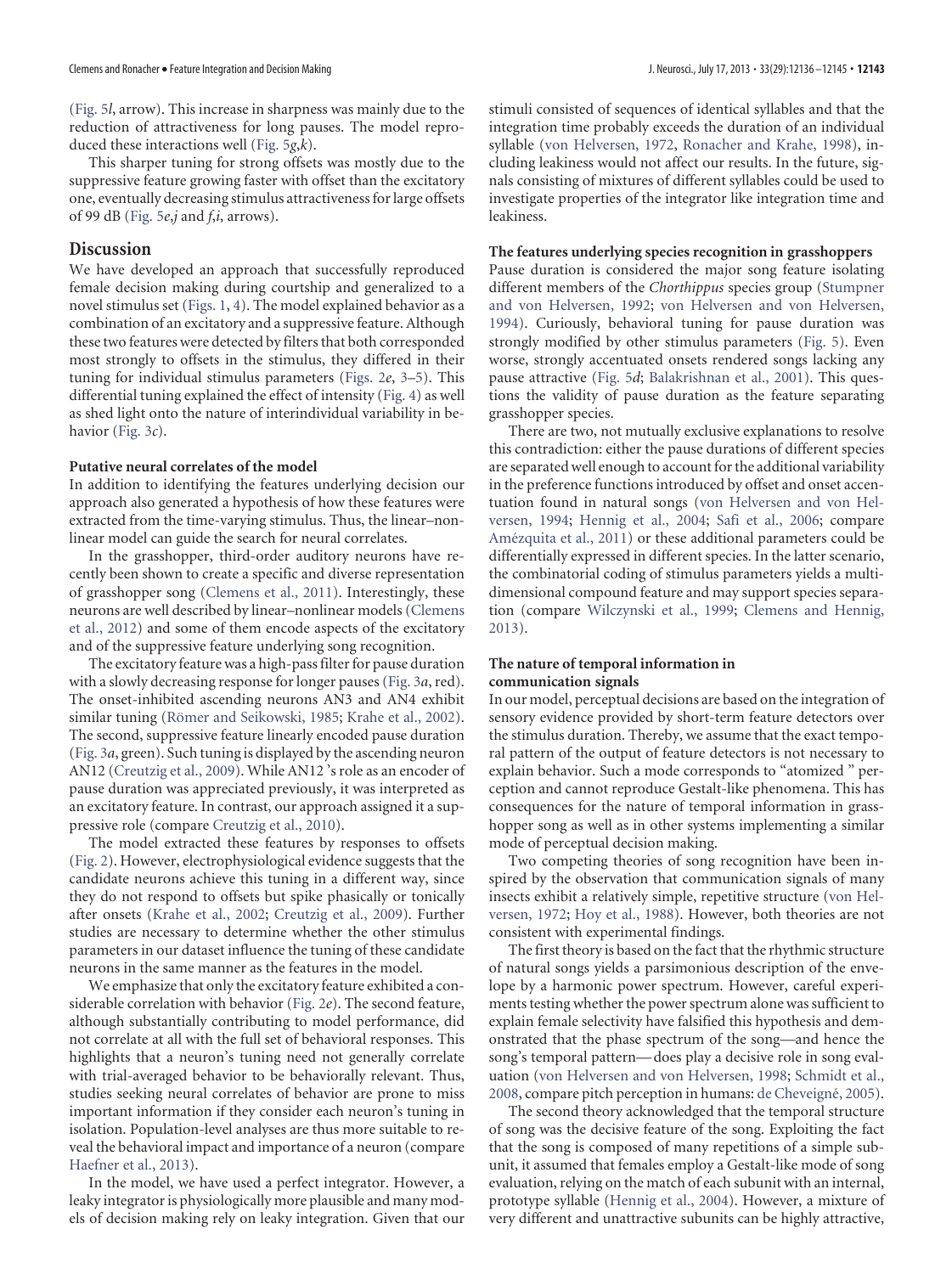disproving the idea of a static internal template [\(von Helversen](#page-9-25) [and von Helversen \(1998\),](#page-9-25) compare experiments with shuffled song elements in crickets: [Pollack and Hoy, 1979;](#page-9-26) [Hennig and](#page-8-21) [Weber, 1997\)](#page-8-21).

These findings suggest that the temporal pattern of the stimulus does play a role, but that the precise sequence of that pattern on a global scale is not important. Our model reconciles these facts by defining temporal features on a short timescale by the shape of the linear filters while discarding the timing of those features within a signal through the averaging operation [\(Fig. 2](#page-4-0)*d*). In the model as in behavior the local phase spectrum—the filter's shape—strongly affects signal attractiveness while the global phase of a feature—its timing within the song— has no impact on behavioral responses.

This mode of perceptual decision making has consequences for how a neuronal representation of behaviorally relevant features should be organized. In many systems, the temporal fidelity of the neuronal responses decreases as one ascends a neuronal pathway while the specificity of responses increases [\(Joris et al.,](#page-8-22) [2004\)](#page-8-22). This is also the case in grasshoppers, where the representation is very precise and generic in the periphery and becomes less precise and more specific at the level of higher order neurons [\(Machens et al., 2001;](#page-9-27) [Vogel et al., 2005;](#page-9-28) [Clemens et al., 2011\)](#page-8-13). The system seems to trade information of the "when" of temporal features—their timing—for the "what" of temporal features their specific shape. Since timing information is discarded in the averaging step of our model [\(Fig. 2\)](#page-4-0), there is no need to sustain a precise timing of spikes in higher order neurons. Temporal precision being energetically costly [\(Niven et al.,](#page-9-29) [2007\)](#page-9-29), this is an efficient implementation of a perceptual decision-making system.

#### **Conclusion and extensions**

We used the simple and innate acoustically driven behavior of grasshoppers to demonstrate the power of a model for decision making. We explained behavior not in terms of abstract stimulus parameters but based on a plausible mode of feature extraction. This enabled a simple, parsimonious description of behavior and yielded a "natural " stimulus space, which is likely to better match the feature space in which song production and recognition might have evolved [\(Ryan and Getz, 2000;](#page-9-30) [Geisler and Diehl,](#page-8-23) [2003;](#page-8-23) [Ryan and Rand, 2003;](#page-9-31) [Akre et al., 2011\)](#page-8-24).

Since our approach is general, it can provide a toolbox to compare feature detection and combination across different species, different tasks or training paradigms, or to develop normative theories of perceptual decision making [\(Geisler and Diehl,](#page-8-23) [2003;](#page-8-23) [Beck et al., 2008;](#page-8-5) [Geisler et al., 2009\)](#page-8-25).

Recently, we have applied this framework to behavioral data from two species of crickets seeking to elucidate general principles of song recognition [\(Clemens and Hennig, 2013\)](#page-8-18). This yielded filters similar to Gabor filters, which are found in early acoustic and visual areas. These Gabor filters allowed us to reproduce a large variety of known preference functions found in insects and anurans. In the present paper, we used the framework to reproduce and describe the behavioral preference for a single species in more detail. The filters found in this paper also resembled Gabor filters. Interestingly, this class of filters has been implied in redundancy reduction and efficient coding in the visual and auditory system [\(Smith and Lewicki, 2006\)](#page-9-32). The fact that behavioral filters in grasshoppers fall into the same class suggests that grasshoppers implement an efficient code for features of song [\(Clemens et al., 2011\)](#page-8-13).

#### **References**

- <span id="page-8-24"></span>Akre KL, Farris HE, Lea AM, Page RA, Ryan MJ (2011) Signal perception in frogs and bats and the evolution of mating signals. Science 333:751–752. [CrossRef](http://dx.doi.org/10.1126/science.1205623) [Medline](http://www.ncbi.nlm.nih.gov/pubmed/21817052)
- <span id="page-8-17"></span>Amézquita A, Flechas SV, Lima AP, Gasser H, Hödl W (2011) Acoustic interference and recognition space within a complex assemblage of dendrobatid frogs. Proc Natl Acad Sci U S A 108:17058 –17063. [CrossRef](http://dx.doi.org/10.1073/pnas.1104773108) [Medline](http://www.ncbi.nlm.nih.gov/pubmed/21969562)
- <span id="page-8-7"></span>Atencio CA, Sharpee TO, Schreiner CE (2008) Cooperative nonlinearities in auditory cortical neurons. Neuron 58:956 –966. [CrossRef](http://dx.doi.org/10.1016/j.neuron.2008.04.026) [Medline](http://www.ncbi.nlm.nih.gov/pubmed/18579084)
- <span id="page-8-12"></span>Balakrishnan R, von Helversen D, von Helversen O (2001) Song pattern recognition in the grasshopper Chorthippus biguttulus: the mechanism of syllable onset and offset detection. J Comp Physiol A 187:255–264. [CrossRef](http://dx.doi.org/10.1007/s003590100197) [Medline](http://www.ncbi.nlm.nih.gov/pubmed/11467498)
- <span id="page-8-5"></span>Beck JM, Ma, WJ, Kiani R, Hanks T, Churchland AK, Roitman J, Shadlen MN, Latham PE, Pouget A (2008) Probabilistic population codes for Bayesian decision making. Neuron 60:1142–1152. [CrossRef](http://dx.doi.org/10.1016/j.neuron.2008.09.021) [Medline](http://www.ncbi.nlm.nih.gov/pubmed/19109917)
- <span id="page-8-11"></span>Carandini M, Heeger DJ (2012) Normalization as a canonical neural computation. Nat Rev Neurosci 13:51–62. [CrossRef](http://dx.doi.org/10.1038/nrc3398) [Medline](http://www.ncbi.nlm.nih.gov/pubmed/22108672)
- <span id="page-8-2"></span>Churchland AK, Kiani R, Chaudhuri R, Wang XJ, Pouget A, Shadlen MN (2011) Variance as a signature of neural computations during decision making. Neuron 69:818 –831. [CrossRef](http://dx.doi.org/10.1016/j.neuron.2010.12.037) [Medline](http://www.ncbi.nlm.nih.gov/pubmed/21338889)
- <span id="page-8-18"></span>Clemens J, Hennig MR (2013) Computational principles underlying song recognition in insects. J Comput Neurosci. Advanced online publication. Retrieved Feb. 2013. doi:10.1007/s10827-013-0441-0. [CrossRef](http://dx.doi.org/10.1007/s10827-013-0441-0)
- <span id="page-8-10"></span>Clemens J, Weschke G, Vogel A, Ronacher B (2010) Intensity invariance properties of auditory neurons compared to the statistics of relevant natural signals in grasshoppers. J Comp Physiol A Neuroethol Sens Neural Behav Physiol 196:285–297. [CrossRef](http://dx.doi.org/10.1007/s00359-010-0515-7) [Medline](http://www.ncbi.nlm.nih.gov/pubmed/20213109)
- <span id="page-8-13"></span>Clemens J, Kutzki O, Ronacher B, Schreiber S, Wohlgemuth S (2011) Efficient transformation of an auditory population code in a small sensory system. Proc Natl Acad Sci U S A 108:13812–13817. [CrossRef](http://dx.doi.org/10.1073/pnas.1104506108) [Medline](http://www.ncbi.nlm.nih.gov/pubmed/21825132)
- <span id="page-8-4"></span>Clemens J,Wohlgemuth S, Ronacher B (2012) Nonlinear computations underlying temporal and population sparseness in the auditory system of the grasshopper. J Neurosci 32:10053–10062. [CrossRef](http://dx.doi.org/10.1523/JNEUROSCI.5911-11.2012) [Medline](http://www.ncbi.nlm.nih.gov/pubmed/22815519)
- <span id="page-8-14"></span>Creutzig F, Wohlgemuth S, Stumpner A, Benda J, Ronacher B, Herz AV (2009) Timescale-invariant representation of acoustic communication signals by a bursting neuron. J Neurosci 29:2575–2580. [CrossRef](http://dx.doi.org/10.1523/JNEUROSCI.0599-08.2009) [Medline](http://www.ncbi.nlm.nih.gov/pubmed/19244533)
- <span id="page-8-15"></span>Creutzig F, Benda J, Wohlgemuth S, Stumpner A, Ronacher B, Herz AV (2010) Timescale-invariant pattern recognition by feedforward inhibition and parallel signal processing. Neural Comput 22:1493–1510. [CrossRef](http://dx.doi.org/10.1162/neco.2010.05-09-1016) [Medline](http://www.ncbi.nlm.nih.gov/pubmed/20141475)
- <span id="page-8-20"></span>de Cheveigné, A. (2005) Pitch perception models. In: Pitch (Plack C, Oxenham A, eds), pp 169-233. New York: Springer.
- <span id="page-8-1"></span>Drugowitsch J, Pouget A (2012) Probabilistic vs. non-probabilistic approaches to the neurobiology of perceptual decision-making. Curr Opin Neurobiol 22:963–969. [CrossRef](http://dx.doi.org/10.1016/j.conb.2012.07.007) [Medline](http://www.ncbi.nlm.nih.gov/pubmed/22884815)
- <span id="page-8-3"></span>Fairhall AL, Burlingame CA, Narasimhan R, Harris RA, Puchalla JL, Berry MJ 2nd (2006) Selectivity for Multiple Stimulus Features in Retinal Ganglion Cells. J Neurophysiol 96:2724 –2738. [CrossRef](http://dx.doi.org/10.1152/jn.00995.2005) [Medline](http://www.ncbi.nlm.nih.gov/pubmed/16914609)
- <span id="page-8-8"></span>Geffen MN, Broome BM, Laurent G, Meister M (2009) Neural encoding of rapidly fluctuating odors. Neuron 61:570 –586. [CrossRef](http://dx.doi.org/10.1016/j.neuron.2009.01.021) [Medline](http://www.ncbi.nlm.nih.gov/pubmed/19249277)
- <span id="page-8-23"></span>Geisler WS, Diehl RL (2003) A Bayesian approach to the evolution of perceptual and cognitive systems. Cogn Sci 27:379 –402. [CrossRef](http://dx.doi.org/10.1207/s15516709cog2703_3)
- <span id="page-8-25"></span>Geisler WS, Najemnik J, Ing AD (2009) Optimal stimulus encoders for natural tasks. J Vis 9(13):1–16. [CrossRef](http://dx.doi.org/10.1167/9.13.17) [Medline](http://www.ncbi.nlm.nih.gov/pubmed/20055550)
- <span id="page-8-0"></span>Gold JL, Shadlen MN (2007) The neural basis of decision making. Annu Rev Neurosci 30:535–574. [CrossRef](http://dx.doi.org/10.1146/annurev.neuro.29.051605.113038) [Medline](http://www.ncbi.nlm.nih.gov/pubmed/17600525)
- <span id="page-8-6"></span>Haefner RM, Gerwinn S, Macke JH, Bethge M (2013) Inferring decoding strategies from choice probabilities in the presence of correlated variability. Nat Neurosci 16:235–242. [CrossRef](http://dx.doi.org/10.1038/nn.3309) [Medline](http://www.ncbi.nlm.nih.gov/pubmed/23313912)
- <span id="page-8-16"></span>Hennig RM, Franz A, Stumpner A (2004) Processing of auditory information in insects. Microsc Res Tech 63:351–374. [CrossRef](http://dx.doi.org/10.1002/jemt.20052) [Medline](http://www.ncbi.nlm.nih.gov/pubmed/15252878)
- <span id="page-8-21"></span>Hennig RM, Weber T (1997) Filtering of temporal parameters of the calling song by cricket females of two closely related species: a behavioral analysis. J Comp Physiol A Sens Neural Behav Physiol 180:621–630. [CrossRef](http://dx.doi.org/10.1007/s003590050078)
- <span id="page-8-19"></span>Hoy RR, Hoikkala A, Kaneshiro K (1988) Hawaiian courtship songs: evolutionary innovation in communication signals of Drosophila. Science 240: 217–219. [CrossRef](http://dx.doi.org/10.1126/science.3127882) [Medline](http://www.ncbi.nlm.nih.gov/pubmed/3127882)
- <span id="page-8-22"></span>Joris PX, Schreiner CE, Rees A (2004) Neural processing of amplitudemodulated sounds. Physiol Rev 84:541–577. [CrossRef](http://dx.doi.org/10.1152/physrev.00029.2003) [Medline](http://www.ncbi.nlm.nih.gov/pubmed/15044682)
- <span id="page-8-9"></span>Klappert K, Reinhold K (2003) Acoustic preference functions and sexual